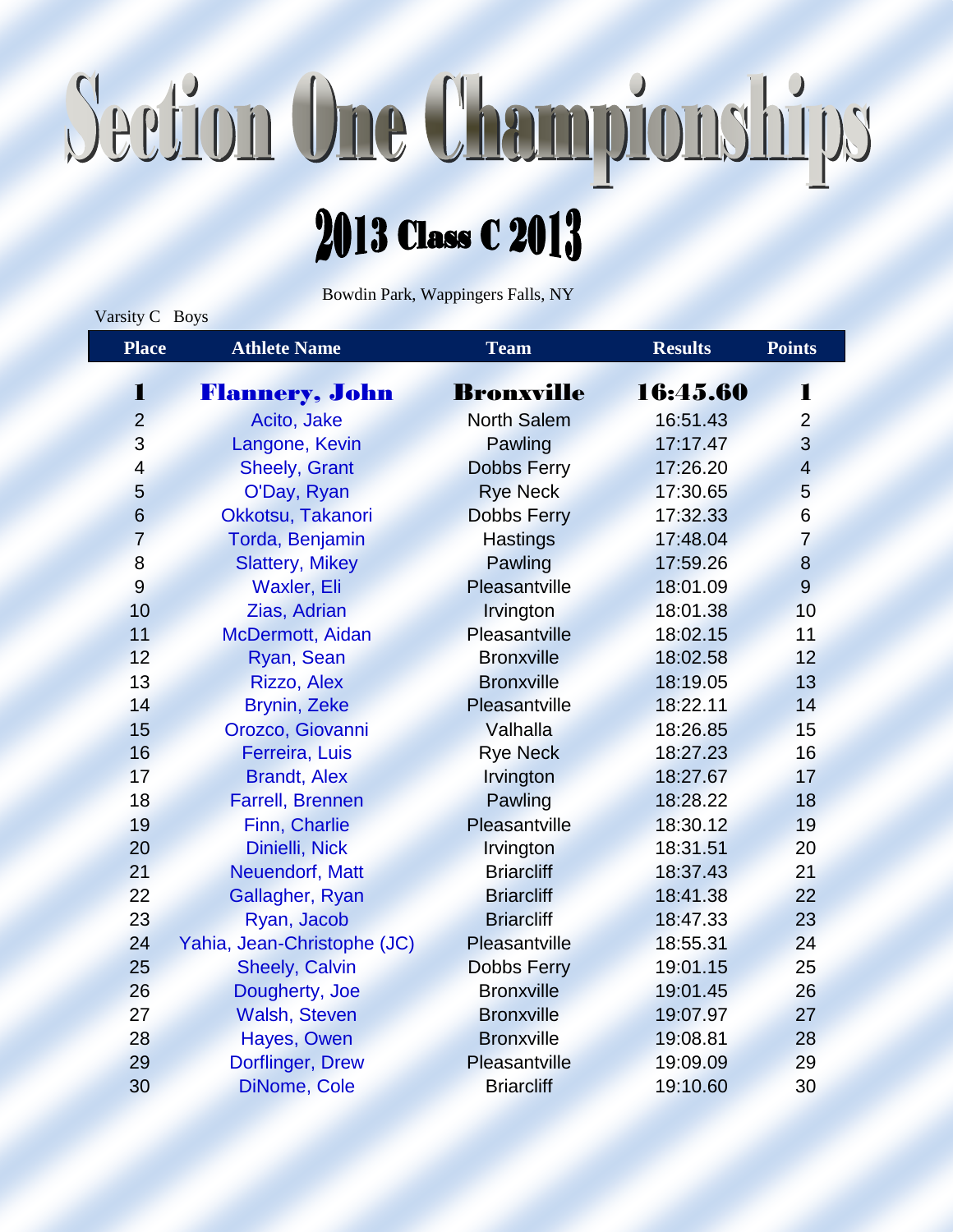| 31 | <b>Terilli, Michael</b> | <b>Briarcliff</b>      | 19:13.36 | 31 |
|----|-------------------------|------------------------|----------|----|
| 32 | Belmar, Brandon         | Woodlands              | 19:16.66 | 32 |
| 33 | Paparo, Mark            | Irvington              | 19:19.38 | 33 |
| 34 | Coburn, Eamon           | Pleasantville          | 19:23.86 | 34 |
| 35 | Mcclain, Kristofer      | <b>Rye Neck</b>        | 19:28.13 | 35 |
| 36 | Tunis, Kyle             | Irvington              | 19:33.52 | 36 |
| 37 | Garcia, Jeff            | <b>Dobbs Ferry</b>     | 19:34.50 | 37 |
| 38 | Kapadia, Yusuf          | <b>Dobbs Ferry</b>     | 19:36.19 | 38 |
| 39 | Bucknavage, Mikael      | <b>Rye Neck</b>        | 19:37.66 | 39 |
| 40 | Christian, Kyle         | Pawling                | 19:39.18 | 40 |
| 41 | Argyros, George         | Dobbs Ferry            | 19:40.12 | 41 |
| 42 | Patel, Dilan            | <b>Briarcliff</b>      | 19:44.56 | 42 |
| 43 | Burton, Josh            | <b>Bronxville</b>      | 19:45.74 | 43 |
| 44 | <b>Wollowitz, Bram</b>  | <b>Rye Neck</b>        | 19:46.20 | 44 |
| 45 | <b>Buturoni, Ronnie</b> | Pawling                | 19:47.57 | 45 |
| 46 | Fraioli, Sam            | <b>Rye Neck</b>        | 19:51.74 | 46 |
| 47 | O'Connor, Henry         | Pawling                | 19:53.81 | 47 |
| 48 | Maxwell, Noah           | Croton-Harmon          | 19:54.55 | 48 |
| 49 | Follis, William         | <b>Briarcliff</b>      | 19:55.93 | 49 |
| 50 | Garcia, Joel            | Valhalla               | 19:59.82 | 50 |
| 51 | Devey, Sean             | <b>North Salem</b>     | 20:02.71 | 51 |
| 52 | Avolio, Thomas          | Valhalla               | 20:03.11 | 52 |
| 53 | <b>Baschwitz, Jack</b>  | Croton-Harmon          | 20:04.51 | 53 |
| 54 | Colombini, Brian        | Croton-Harmon          | 20:07.97 | 54 |
| 55 | Cuateco, Henry          | Woodlands              | 20:15.36 | 55 |
| 56 | DelBalzo, Dan           | Pawling                | 20:21.00 | 56 |
| 57 | Prendergast, Dylan      | <b>North Salem</b>     | 20:21.99 | 57 |
| 58 | Melicio, Eric           | Woodlands              | 20:22.20 | 58 |
| 59 | Cattabiani, Jack        | Dobbs Ferry            | 20:25.87 | 59 |
| 60 | Nolan, George           | <b>Hastings</b>        | 20:32.80 | 60 |
| 61 | <b>Tunis, Justin</b>    | Irvington              | 20:34.28 | 61 |
| 62 | Bendlin, Jay            | Valhalla               | 20:34.75 | 62 |
| 63 | Herbstritt, Liam        | <b>North Salem</b>     | 20:34.98 | 63 |
| 64 | Steifelman, Adrian      | Croton-Harmon          | 20:38.70 | 64 |
| 65 | <b>Barrios, Henry</b>   | Woodlands              | 20:41.72 | 65 |
| 66 | Giacchetto, Brian       | <b>North Salem</b>     | 20:42.67 | 66 |
| 67 | <b>Waldron, Michael</b> | <b>Albertus Magnus</b> | 20:48.53 | 67 |
| 68 | Ronac Giannone, Miro    | Valhalla               | 20:51.39 | 68 |
| 69 | Knapp, Griffin          | Irvington              | 20:54.74 | 69 |
| 70 | Sava, Wesley            | <b>Hastings</b>        | 21:01.07 | 70 |
| 71 | <b>Brunetto, Steven</b> | Westlake               | 21:03.17 | 71 |
| 72 | <b>Rickett, William</b> | Croton-Harmon          | 21:03.76 | 72 |
| 73 | Derbabian, Nick         | Croton-Harmon          | 21:11.36 | 73 |
| 74 | Pappas, Armand          | Croton-Harmon          | 21:16.86 | 74 |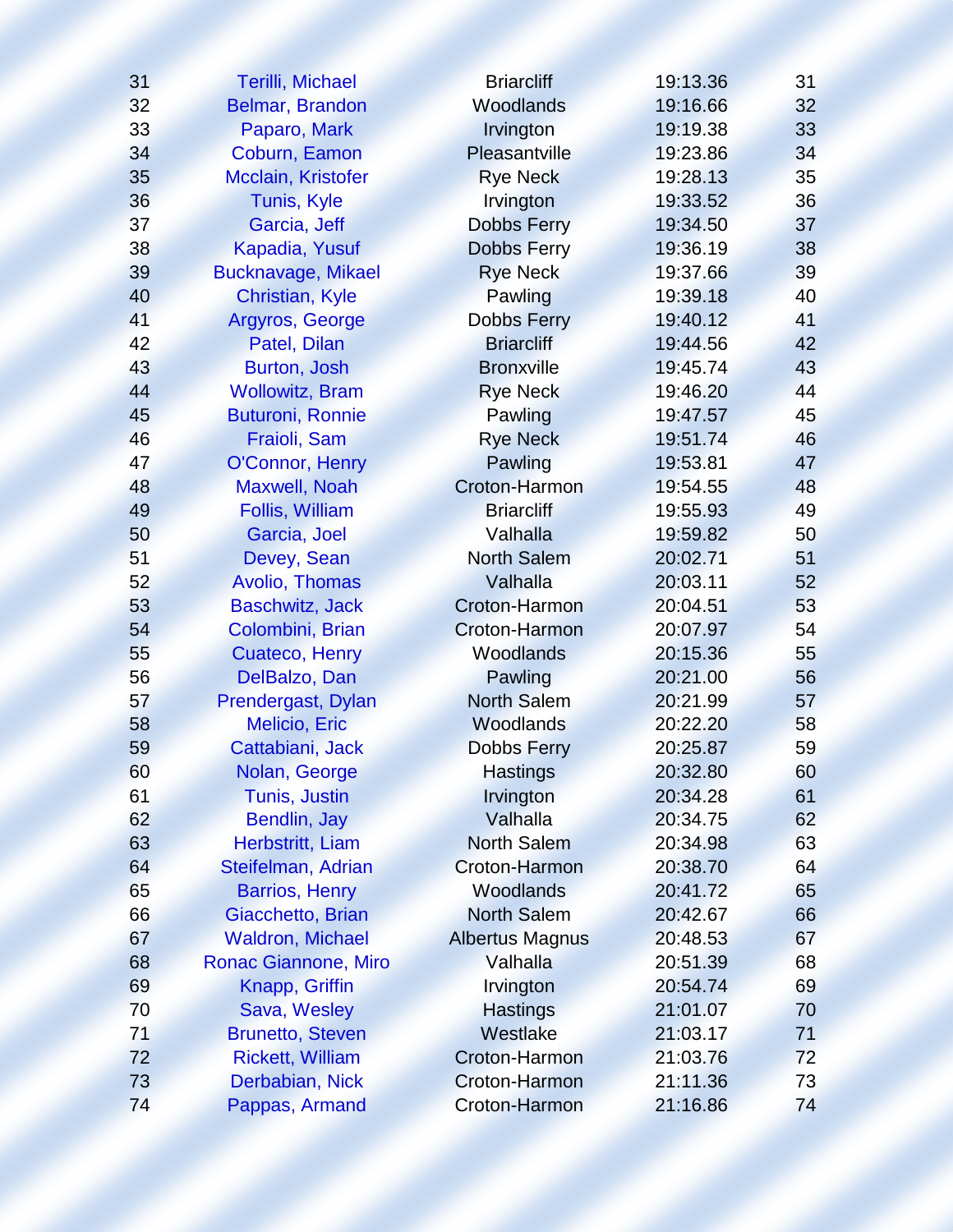| 75  | <b>Sexton, Connor</b>     | <b>Rye Neck</b>        | 21:19.72 | 75  |
|-----|---------------------------|------------------------|----------|-----|
| 76  | <b>Kreder, Eric</b>       | Valhalla               | 21:20.70 | 76  |
| 77  | Siry, Sean                | Westlake               | 21:24.46 | 77  |
| 78  | Rosenberg, Jason          | <b>Blind Brook</b>     | 21:26.33 | 78  |
| 79  | Lange, Brian              | <b>North Salem</b>     | 21:28.50 | 79  |
| 80  | Ittan, George             | Westlake               | 21:30.51 | 80  |
| 81  | <b>Street, Noah</b>       | <b>Hastings</b>        | 21:35.04 | 81  |
| 82  | DiFeo, Robbie             | Valhalla               | 21:36.81 | 82  |
| 83  | Riccio, Dean              | Westlake               | 21:37.38 | 83  |
| 84  | Booth, Daniel             | Woodlands              | 21:40.01 | 84  |
| 85  | Henshaw, Stephen          | <b>North Salem</b>     | 22:04.57 | 85  |
| 86  | <b>Wexler, Jared</b>      | <b>Blind Brook</b>     | 22:12.46 | 86  |
| 87  | Shaji-chacko, Alan        | Woodlands              | 22:13.74 | 87  |
| 88  | Picini, Victor            | Woodlands              | 22:14.32 | 88  |
| 89  | <b>Winchell, Dylan</b>    | <b>Albertus Magnus</b> | 22:30.00 | 89  |
| 90  | Fogarty, Jack             | <b>Hastings</b>        | 22:33.83 | 90  |
| 91  | Callahan, Brendan         | <b>Albertus Magnus</b> | 22:40.70 | 91  |
| 92  | Andrews, Joe              | Westlake               | 22:47.23 | 92  |
| 93  | Mayell, Rohan             | <b>Blind Brook</b>     | 22:53.61 | 93  |
| 94  | <b>Glodwater, Douglas</b> | <b>Blind Brook</b>     | 23:11.99 | 94  |
| 95  | Hayes, Kevin              | <b>Albertus Magnus</b> | 23:18.59 | 95  |
| 96  | Sarfaty, James            | <b>Hastings</b>        | 23:18.82 | 96  |
| 97  | Wood, Jacob               | <b>Hastings</b>        | 24:07.49 | 97  |
| 98  | <b>Broitman, Jack</b>     | <b>Blind Brook</b>     | 24:16.32 | 98  |
| 99  | Pappalardo, Jason         | <b>Albertus Magnus</b> | 24:27.53 | 99  |
| 100 | Dubin, Matthew            | <b>Blind Brook</b>     | 24:28.26 | 100 |
| 101 | Castro, Anthony           | Westlake               | 24:32.48 | 101 |
| 102 | Meredith, Kevin           | <b>Albertus Magnus</b> | 24:38.11 | 102 |
| 103 | Leddy, Kevin              | <b>Albertus Magnus</b> | 24:56.23 | 103 |
| 104 | O'neill, Kyle             | <b>Blind Brook</b>     | 25:27.94 | 104 |
| 105 | Eng, Brian                | Westlake               | 27:02.81 | 105 |
|     |                           |                        |          |     |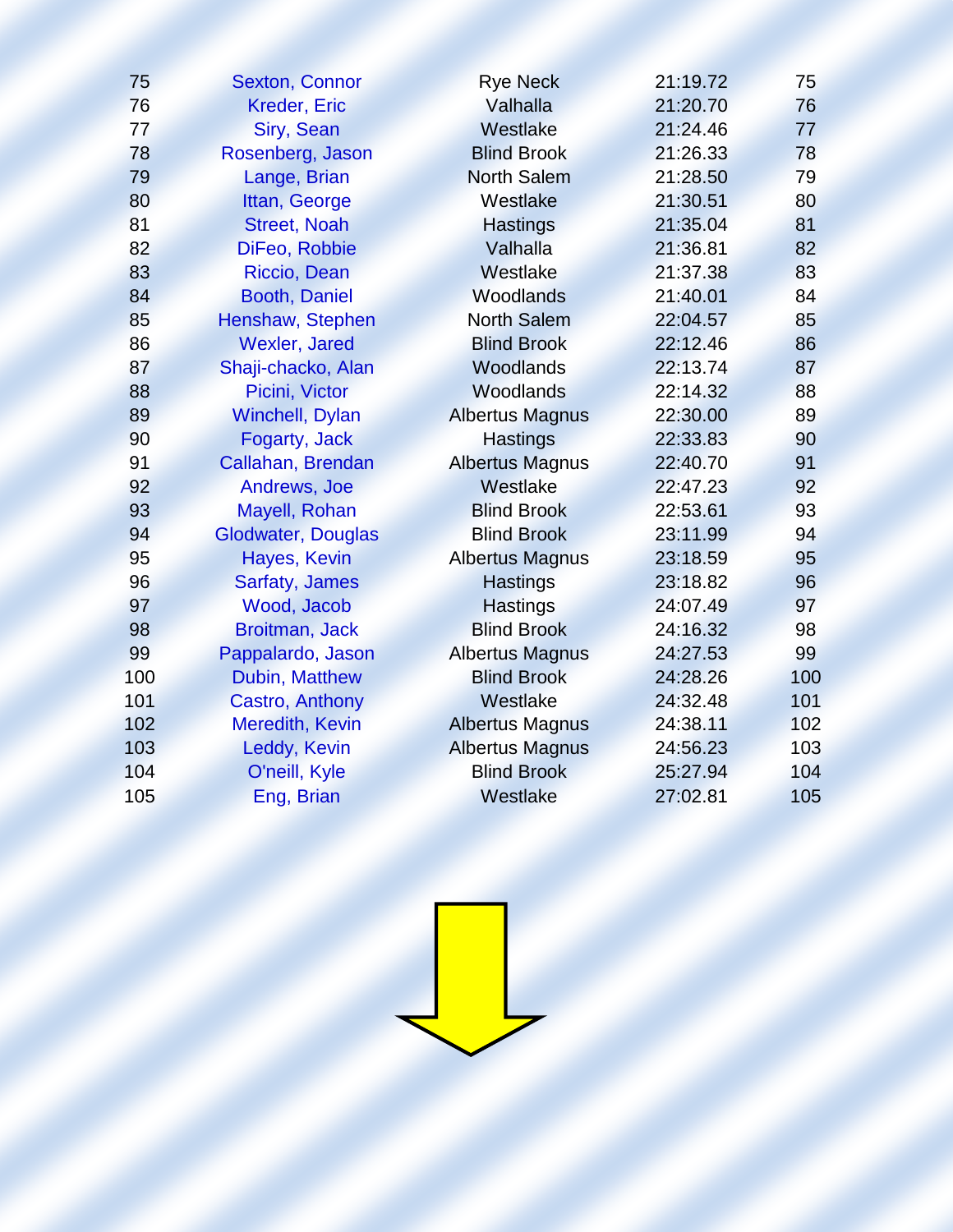#### Team Scores

| <b>Place</b>            | School                 | Total      | ı              | $\boldsymbol{2}$ | 3  | $\boldsymbol{\Lambda}$ | 5  | 6   |                |
|-------------------------|------------------------|------------|----------------|------------------|----|------------------------|----|-----|----------------|
| $\mathbf{1}$            | <b>Pleasantville</b>   | 77         | 9              | 11               | 14 | 19                     | 24 | 29  | 34             |
| $\overline{2}$          | <b>Bronxville</b>      | 79         | 1              | 12               | 13 | 26                     | 27 | 28  | 4 <sup>2</sup> |
| $\overline{\mathbf{3}}$ | <b>Dobbs Ferry</b>     | <b>110</b> | $\overline{4}$ | 6                | 25 | 37                     | 38 | 41  | 59             |
| $\overline{\mathbf{4}}$ | <b>Pawling</b>         | 114        | $\overline{3}$ | 8                | 18 | 40                     | 45 | 47  | 56             |
| 5                       | <b>Irvington</b>       | 116        | 10             | 17               | 20 | 33                     | 36 | 61  | 69             |
| 6                       | <b>Briarcliff</b>      | 127        | 21             | 22               | 23 | 30                     | 31 | 42  | 49             |
| 7                       | <b>Rye Neck</b>        | 139        | 5              | 16               | 35 | 39                     | 44 | 46  | 75             |
| 8                       | <b>North Salem</b>     | 239        | $\overline{2}$ | 51               | 57 | 63                     | 66 | 79  | 85             |
| 9                       | <b>Valhalla</b>        | 247        | 15             | 50               | 52 | 62                     | 68 | 76  | 82             |
| 10                      | <b>Croton-Harmon</b>   | 291        | 48             | 53               | 54 | 64                     | 72 | 73  | 74             |
| 11                      | <b>Woodlands</b>       | 294        | 32             | 55               | 58 | 65                     | 84 | 87  | 88             |
| 12                      | <b>Hastings</b>        | 308        | $\overline{7}$ | 60               | 70 | 81                     | 90 | 96  | 97             |
| 13                      | <b>Westlake</b>        | 403        | 71             | 77               | 80 | 83                     | 92 | 101 | 105            |
| 14                      | <b>Albertus Magnus</b> | 441        | 67             | 89               | 91 | 95                     | 99 | 102 | 103            |
| 15                      | <b>Blind Brook</b>     | 449        | 78             | 86               | 93 | 94                     | 98 | 100 | 104            |
|                         |                        |            |                |                  |    |                        |    |     |                |

# Section One Championships

### 2013 Class D 2013

Bowdin Park, Wappingers Falls, NY

Varsity D

| <b>Place</b>   | <b>Athlete Name</b>      | <b>Team</b>    | <b>Results</b> | <b>Points</b>  |  |
|----------------|--------------------------|----------------|----------------|----------------|--|
|                |                          |                |                |                |  |
| 1              | Henderson, Theo          | Haldane        | 18:03.66       |                |  |
| $\overline{2}$ | Hughes, John             | Haldane        | 18:38.90       | $\overline{2}$ |  |
| 3              | Haines, Brian            | <b>Haldane</b> | 18:55.19       | 3              |  |
| $\overline{4}$ | <b>Farrell, Nicholas</b> | Haldane        | 18:57.45       | $\overline{4}$ |  |
| 5              | Shigeta, Shunya          | Keio Academy   | 19:10.44       | 5              |  |
| 6              | Cleary, Luke             | Haldane        | 19:27.78       | 6              |  |
| 7              | Petkus, Jonas            | <b>Haldane</b> | 19:28.02       |                |  |
|                |                          |                |                |                |  |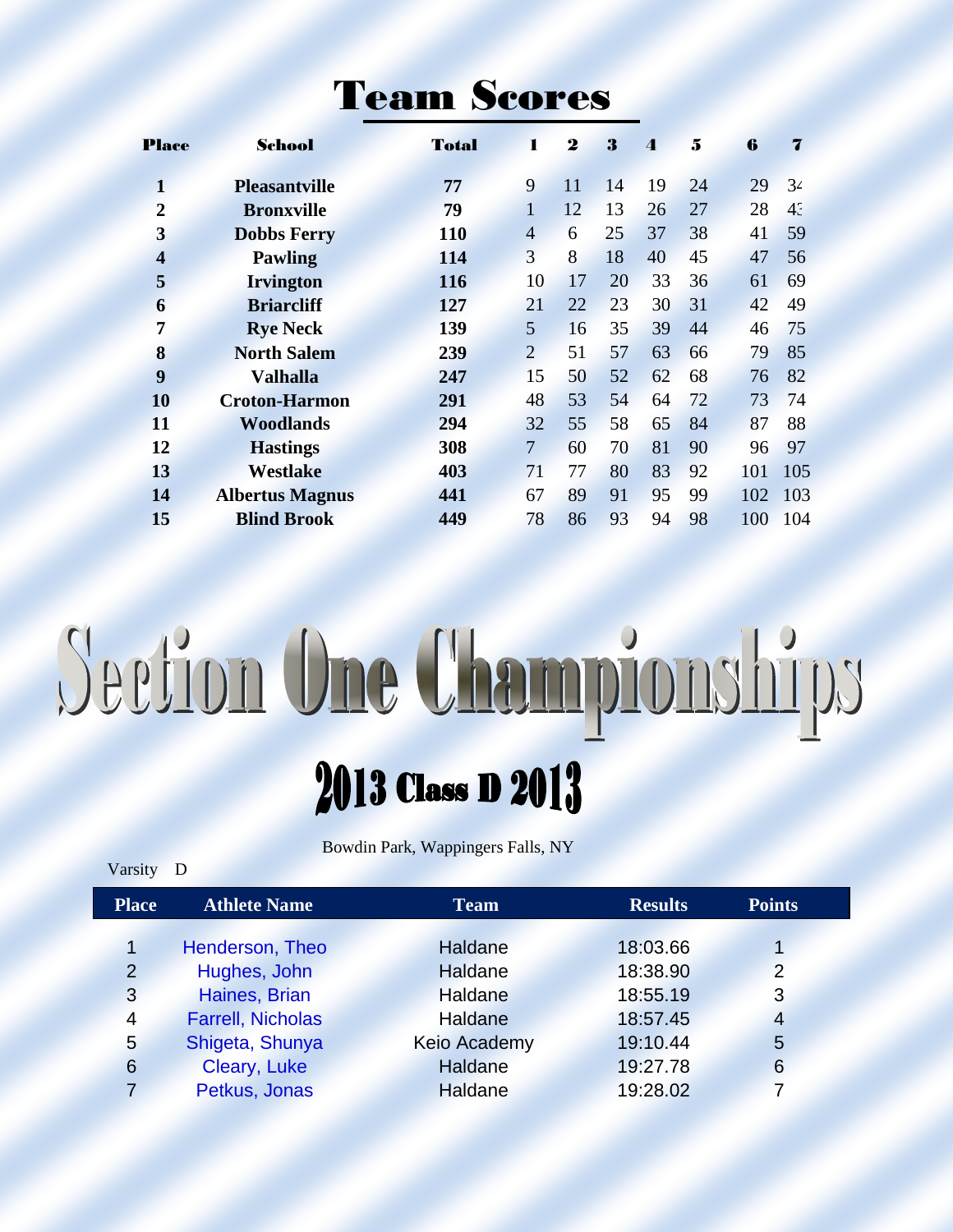| 8  | <b>Casement, Steven</b> | Haldane                   | 19:30.00 | 8               |
|----|-------------------------|---------------------------|----------|-----------------|
| 9  | Nishida, Yuki           | Keio Academy              | 20:35.69 | 9               |
| 10 | Robinson, Anthony       | <b>Childrens Village</b>  | 20:42.92 | 10              |
| 11 | Nakamitsu, Hiroyuki     | <b>Keio Academy</b>       | 20:43.47 | 11              |
| 12 | Nasarat, Aden           | <b>Alexander Hamilton</b> | 20:45.65 | 12 <sup>°</sup> |
| 13 | Hazumi, Kubota          | <b>Keio Academy</b>       | 21:48.62 | 13              |
| 14 | Fujimoto, Yukihiro      | Keio Academy              | 22:04.13 | 14              |
| 15 | Uekawa, Yuki            | <b>Keio Academy</b>       | 22:16.91 | 15              |
| 16 | Smith-parker, Timothy   | <b>Childrens Village</b>  | 22:50.00 | 16              |
| 17 | Hiraoke, Ryuta          | Keio Academy              | 22:58.23 | 17              |
| 18 | Clough, Chris           | <b>Alexander Hamilton</b> | 24:06.69 | 18              |
| 19 | <b>Gabriel, Michael</b> | <b>Childrens Village</b>  | 24:40.80 | 19              |
| 20 | Lambert, Andreu         | <b>Childrens Village</b>  | 25:37.79 | 20              |
| 21 | <b>Victor, Kevin</b>    | <b>Childrens Village</b>  | 26:23.75 | 21              |
| 22 | Peers, Aram             | <b>Alexander Hamilton</b> | 26:45.88 | 22              |
| 23 | Unnithan, Vishnu        | <b>Alexander Hamilton</b> | 27:50.80 | 23              |
| 24 | <b>Aprile, Felice</b>   | <b>Alexander Hamilton</b> | 28:34.50 | 24              |
| 25 | Avillian, Jesus         | <b>Childrens Village</b>  | 35:14.72 | 25              |
|    |                         |                           |          |                 |

### Team Scores

| Place            | School                    | <b>Total</b> | $\mathbf{I}$    | $\mathbf{2}$ | $\frac{3}{2}$ | $\sim$ $\sim$       | $-5$ | 6  |  |
|------------------|---------------------------|--------------|-----------------|--------------|---------------|---------------------|------|----|--|
|                  | <b>Haldane</b>            | <b>16</b>    |                 |              |               | $2 \quad 3 \quad 4$ | 6    |    |  |
| $\overline{2}$   | <b>Keio Academy</b>       | 52           |                 |              | 9 11 13       |                     | -14  | 15 |  |
| $\mathbf{3}$     | <b>Childrens Village</b>  | 86           | 10              |              | 16 19         | - 20                | 21   | 25 |  |
| $\boldsymbol{4}$ | <b>Alexander Hamilton</b> | 99           | 12 <sup>7</sup> | 18           | $-22$         | 23                  | 24   |    |  |